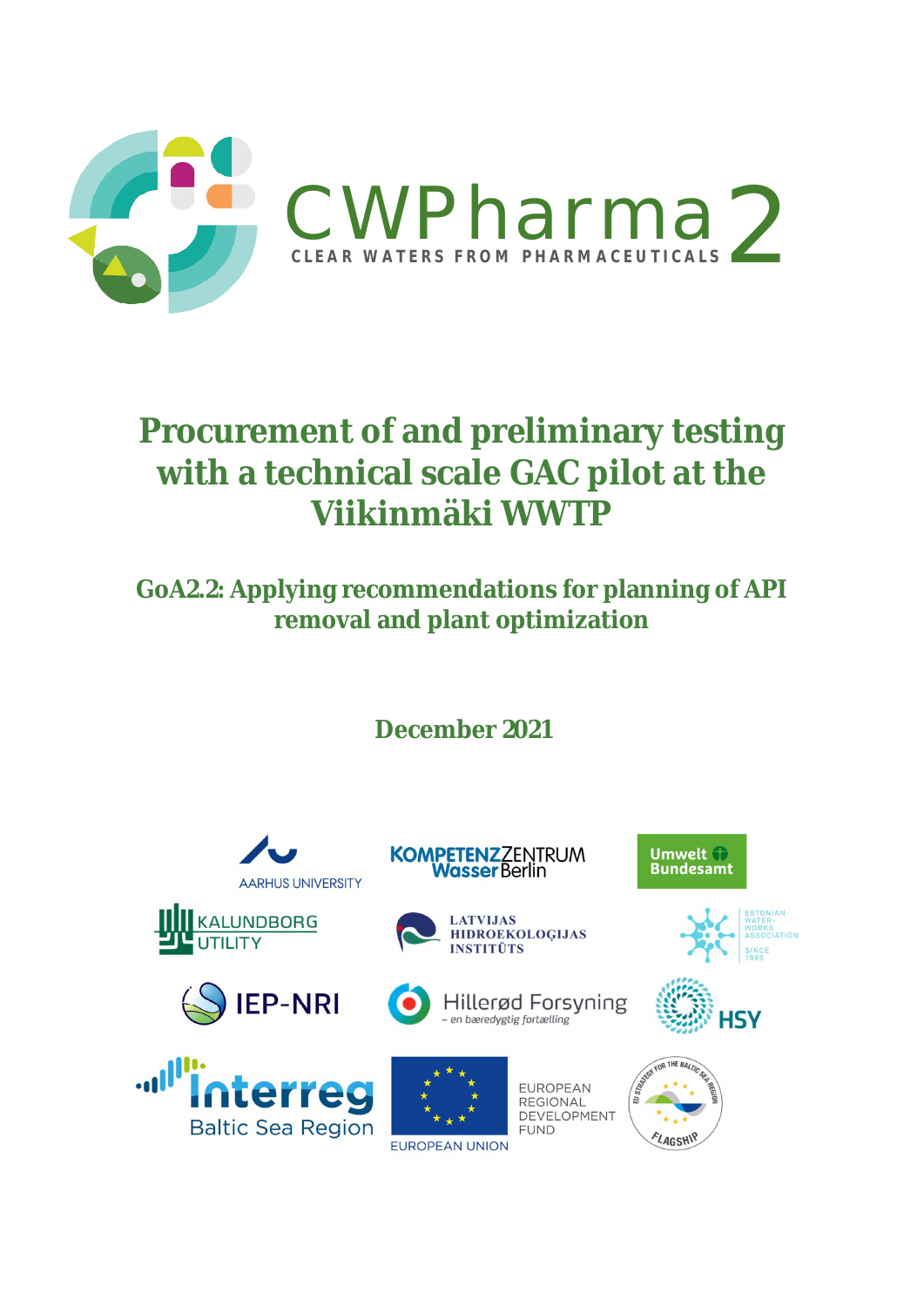#### **Authors/Contributors:**

Kuokkanen, Anna (HSY, Helsinki Region Environmental Services Authority)

Korhonen, Kaisa (HSY)

#### **Financing**

This report was financed by the European Union, Interreg Baltic Sea Region, European Regional Development Fund.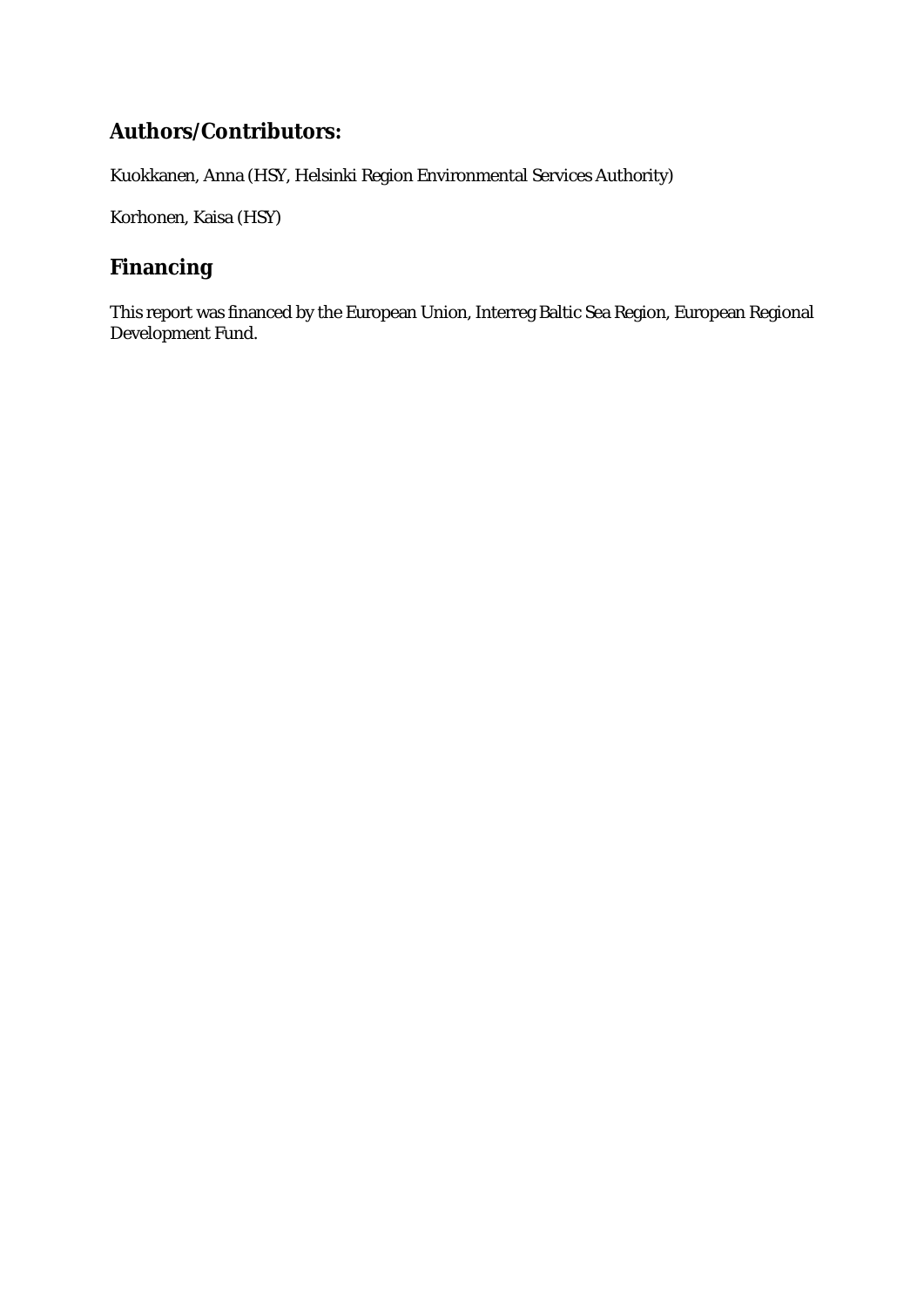# Table of content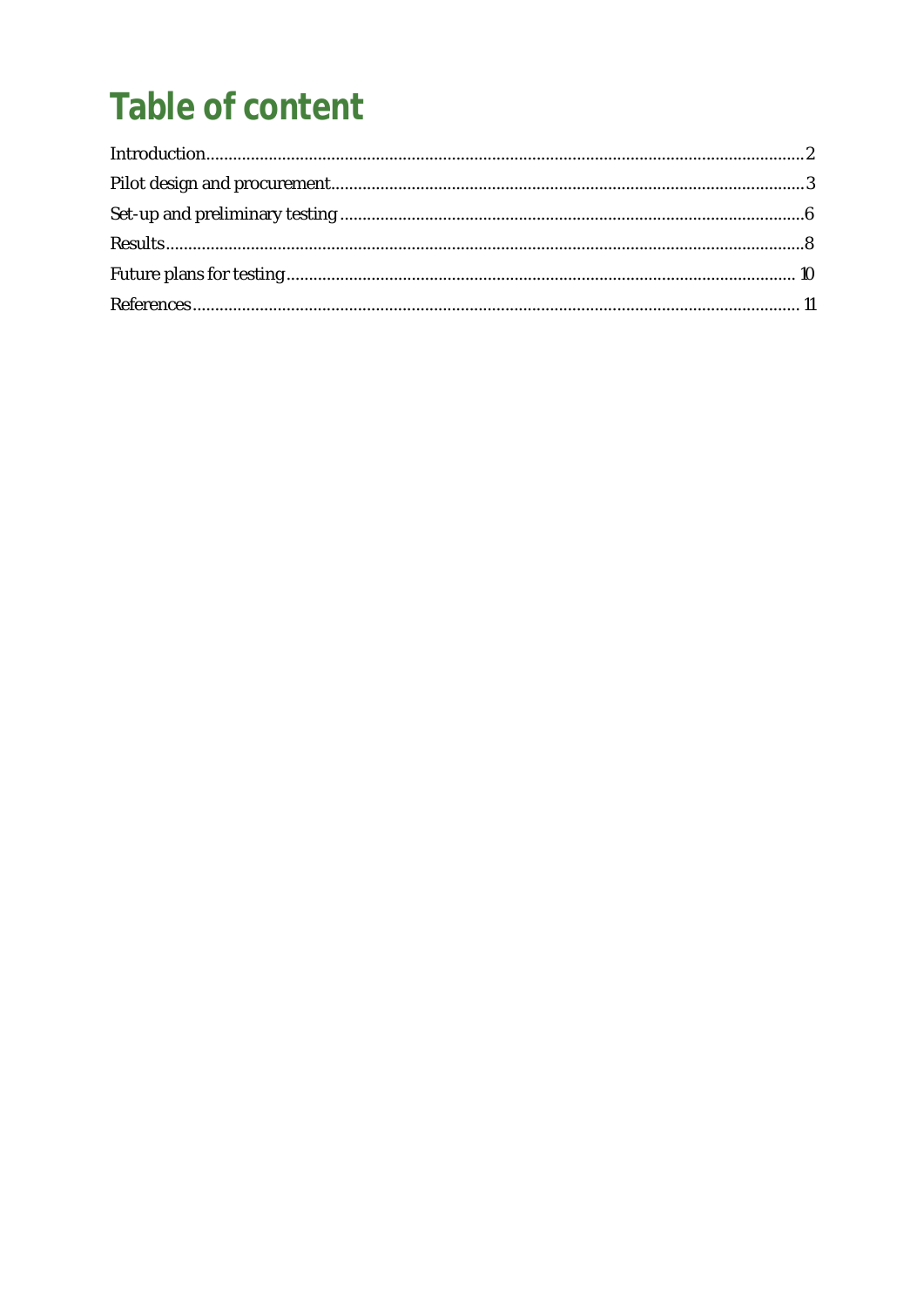### **Introduction**

In the CWPharma-project three different methods for separating powdered activated carbon (PAC) were tested in pilot scale at Viikinmäki WWTP: Mecana cloth filter, discfilters and ACTIFO®Carb (sand ballasted clarification). API removal was measured with ACTIFO®Carb using two different PAC dosages and two different contact times. However, in preliminary planning for post treatment for micropollutant removal for the Viikinmäki WWTP and negotiating with the city officials using PAC has turned out problematic, as it would require large above ground storage facilities in an otherwise underground treatment plant and granular activated carbon (GAC) filtration has been deemed as a more feasible option.

This report is part of the Clear Waters from Pharmaceuticals 2 (CWPharma 2) project and funded by the EU's Interreg Baltic Sea Region Programme. It describes the design and preliminary testing with a technical scale GAC pilot.

As part of CWPharma 2, the pilot was designed, procured and preliminary testing was made using one GAC-material and some alterations to the pilot were made. The pilot, test results and modifications made as well as future plans for piloting and for the possible automation of the pilot are described in this report.

The purpose of the GAC pilot is to aid in the hydraulic design of a full scale GAC post treatment step for the Viikinmäki WWTP and enable testing API removal but also hydraulic capacity properties and clogging and backwash requirements of different GAC-materials and possibly combining micropollutant and phosphorus removal.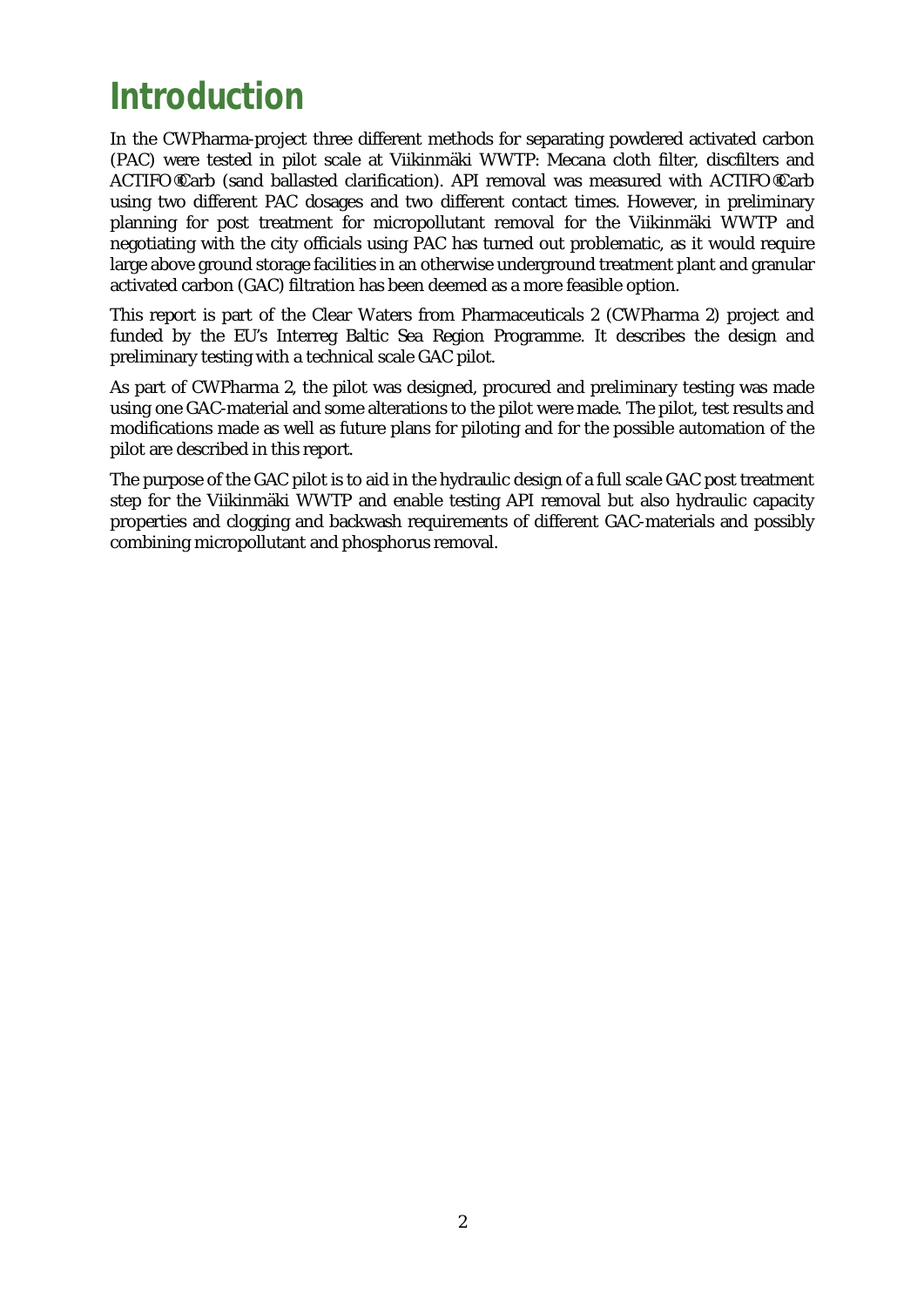# **Pilot design and procurement**

The pilot design was made by HSY for a two-column pilot treating 180–400 L/h per column.

API removal can be tested and GAC materials compared in small columns but to assess the hydraulic capacity and backwashing needs, the pilot must be sufficiently large. Also, to be able to make reliable comparison of different GAC materials or filter depths when using real wastewater with varying quality, at least two parallel columns are needed.

The design is presented in Figure 1 and the dimensioning in Table 1.



#### *Figure 1. GAC pilot design*

The parts of the pilot were (Figure 1):

- 1. Pilot columns
- 2. Filter material
- 3. Manual valve for influent flow control
- 4. Visual flow measurement
- 5. (Optional: surface measurement or alarm)
- 6. Bottom structure
- 7. Outflow
- 8. Air for cleaning
- 9. Backwash water
- 10. GAC extraction
- 11. Overflow for washwater and for hydraulic overload situations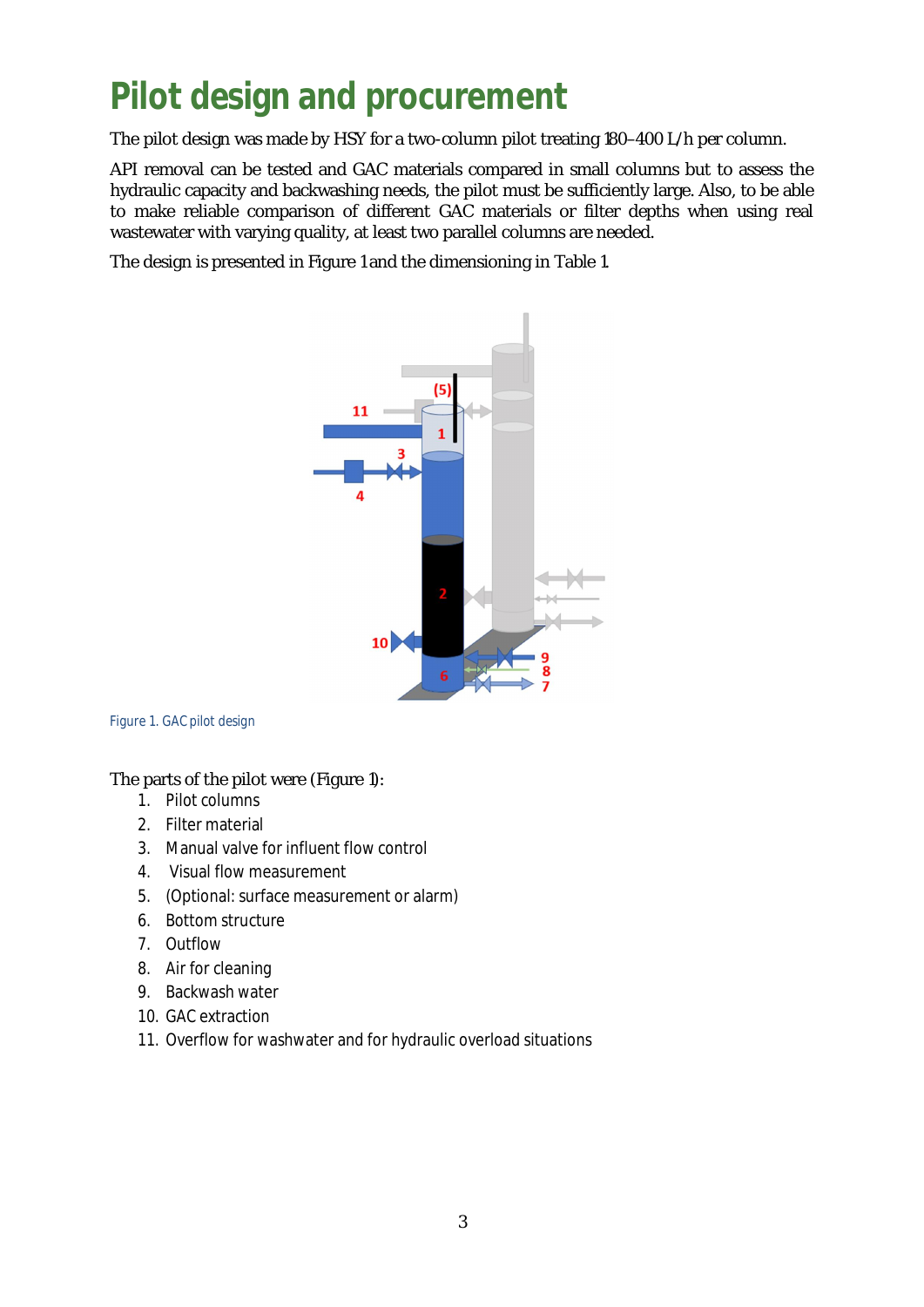#### *Table 1. GAC pilot dimensioning (per column)*

| Parameter                            | <b>Unit</b>    | Value       |
|--------------------------------------|----------------|-------------|
| Diameter                             | m              | 0,25        |
| Surface                              | m <sup>2</sup> | 0,05        |
| Filter bed depth                     | m              | 3 (varying) |
| Filter volume                        | m <sup>3</sup> | 0,15        |
| $Q_{AVE}$                            | L/h            | 180         |
| $Q_{MAX}$                            | L/h            | 400         |
| Surface load, OAVE                   | m/h            | 3,7         |
| Surface load, O <sub>MAX</sub>       | m/h            | 8,0         |
| EBCT <sup>*</sup> , Q <sub>AVE</sub> | min            | 50          |
| EBCT <sup>*</sup> , O <sub>MAX</sub> | min            | 23          |

\*) empty bed contact time, depends on the filter bed depth used

In the first stage the pilot was to be operated completely manually. All the valves were operated manually, including flow control (Figure 3 b). The influent used was technical water, which is equal to the WWTP effluent from a pressurised network and the air for washing came from the treatment plants pressurised air network. The pilot included a pressure control for air.

Possible future upgrade possibilities were also considered in pilot design, including influent pumping for better flow control, flow measurement and automated control of washing.

#### **The execution of the pilot**

Bids for building the pilot were sent to three companies and the choice was made with emphasis on references, the materials used, possible improvements and solutions suggested and schedule. The pilot was purchased from Teollisuuden Vesi Oy.

The pilot was made using plastic and steel components and a protective steel structure (Figures 2 and 3).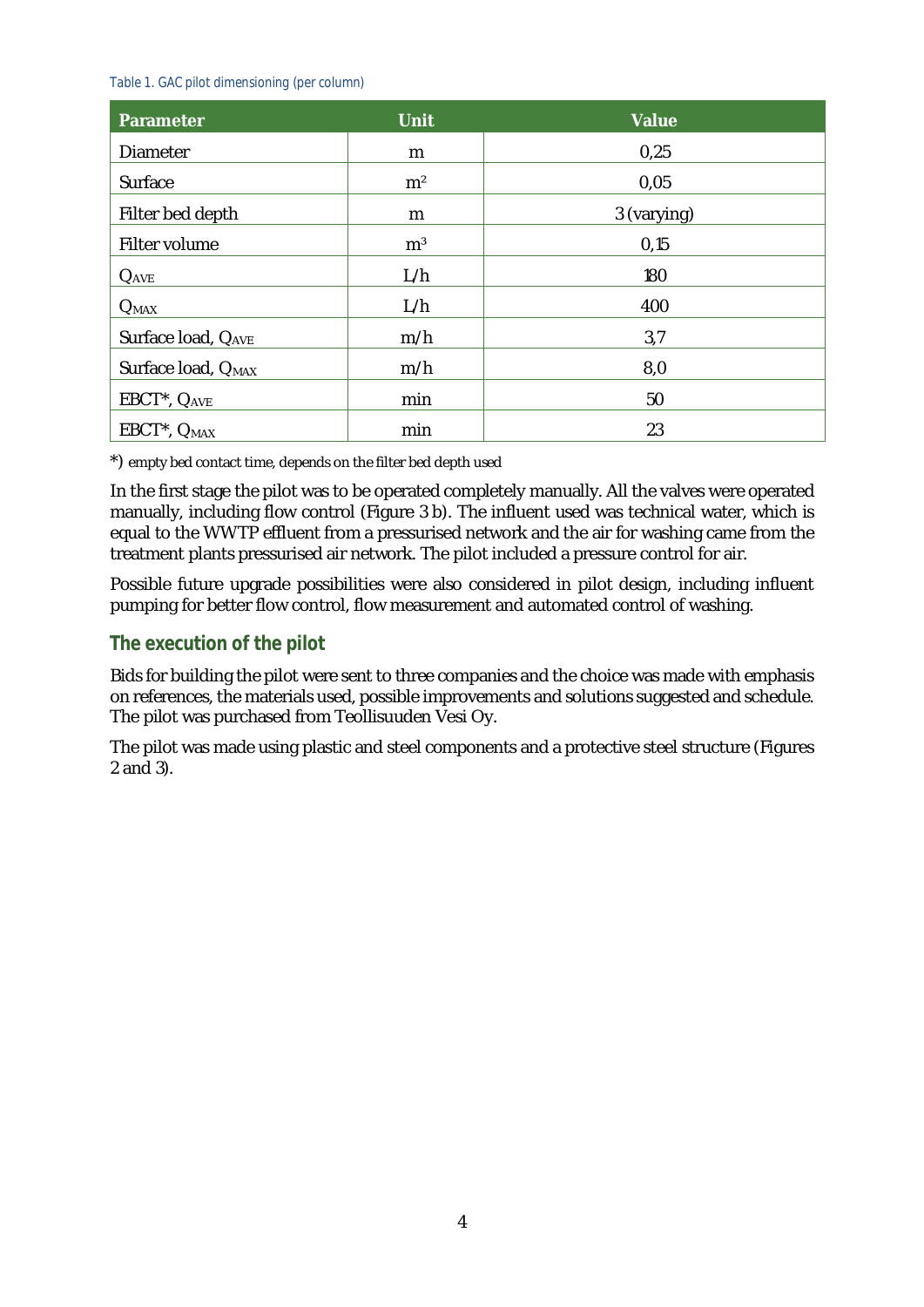

*Figure 2. a) The pilot on site before the addition of GAC, b) changing of gaskets*



*Figure 3. Pilot details: a) bottom nozzles, b) flow and air pressure control and connections for washwater and air*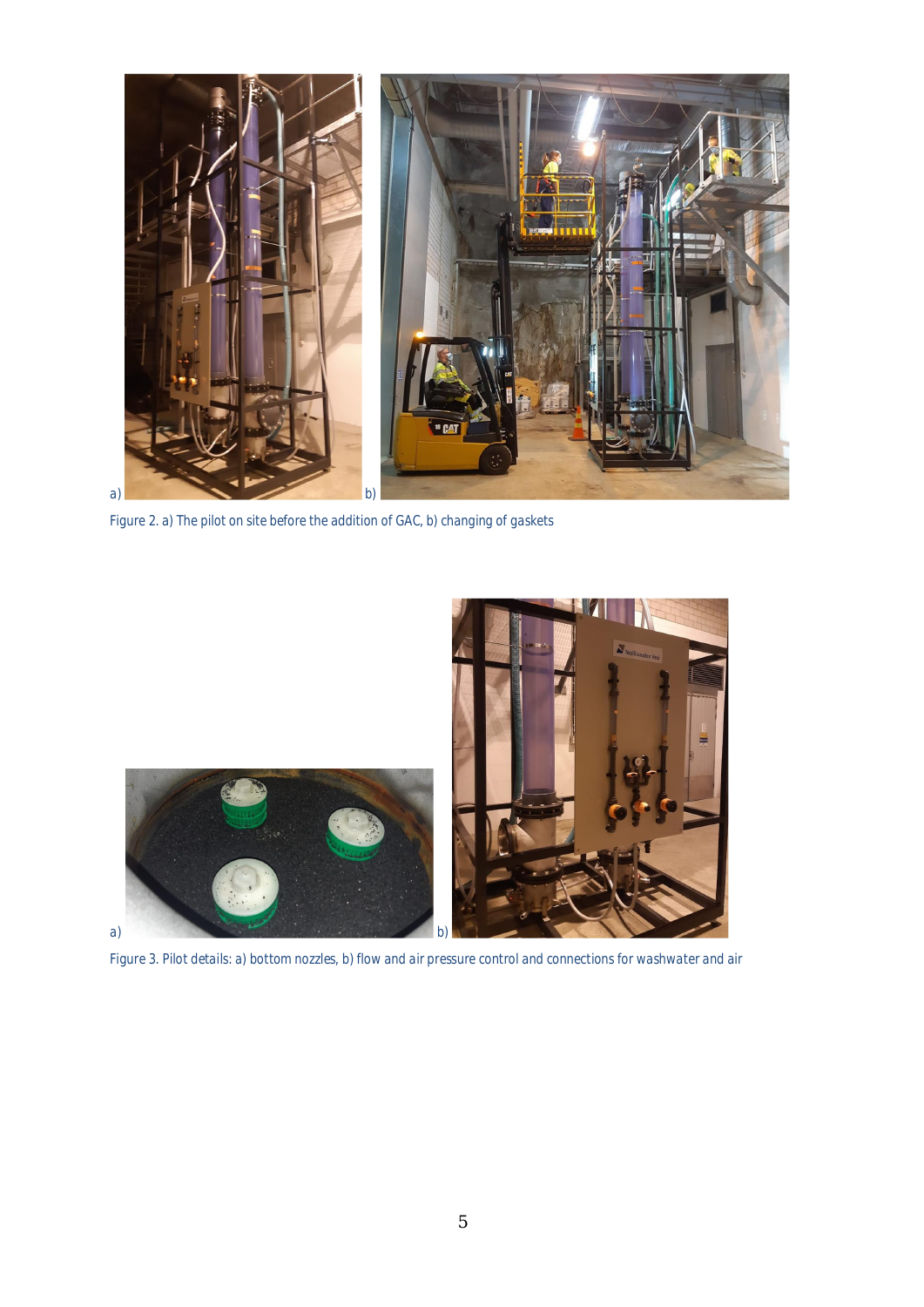# **Set-up and preliminary testing**

The main goal in the preliminary testing was in checking the setup and possible improving of the GAC-pilot by modifications.

#### **The GAC-material**

For the setup and preliminary testing of the GAC-pilot, the GAC-material used was from one of HSY's water works. One GAC column was filled with virgin carbon and the other with regenerated carbon. The choice was based on easy access, due to the schedule of testing, and as the main goal was not in evaluating the GAC-material but the pilot setup.

The GAC used was FILTRASORB® 400 from Chemivron Carbon. The effective grain size<sup>7</sup> was 0,7 mm, which is in the smaller end of typical<sup>1</sup> grain size of 0,5–2,5 mm, and may not be optimal for a full-scale wastewater treatment application from the point of view hydraulic capacity and required backwash frequency.

The regenerated carbon has a slightly higher average grain size.

#### **Observations and modifications made during the preliminary testing**

Several small modifications were made during preliminary testing:

The pilot originally had nozzles also on top to prevent loss of GAC during washing, suggested by the pilot manufacturer, but it became soon imminent that nozzles got easily clogged with solids in the wastewater and likely also the smallest carbon particles escaping in the washing in the beginning, creating a risk of pressurizing filter columns. The nozzles were removed, and the pilot column top surface was left open.

The original gaskets in the pilot column were soft and flimsy and difficult to keep in place during joining the components and they were changed to more robust ones.

The flexible effluent hose was lifted upwards to ensure that the water level kept above the filter bed regardless of flow and to better emulate the water levels at a full-scale treatment plant. An additional branch had to be added at the highest location to prevent siphoning. The top level of the hose can be changed if necessary, if for instance running the pilot with a different maximum pressure loss is to be tested, but it will require making a new anti-siphoning connection. With the current setup, the maximum difference in the water levels before and after the filter is 1.7 m.

A pressure control valve was added to the influent as the pressure in the technical water network varied and this caused changes in the inflow.

A scale for the water depth was attached to both filter columns to facilitate recording water levels to be able to assess pilot clogging and hydraulic loss.

#### **Possible future modifications and upgrades**

The pressure control valve was not sufficient to ensure a steady inflow and for longer pilot runs and to decrease the need for checking and adjusting the influent flow, the current control should be replaced with influent pumps with accurate flow control, such as membrane pumps or peristaltic pumps.

Even though the filter diameter was quite high, it was observed that sometimes part of the filter bed started rising as a compact cake during washing instead of the GAC particles moving freely. This caused a risk of losing part of the filter bed. Thus, the filter was not left unsupervised during washing. This may be partly due to the GAC used in the preliminary testing, which had a particle size probably too small for wastewater treatment containing solids.

To be able to fully access clogging and need for washing in different loading situations and to enable long pilot runs, the pilot should ideally be automated, including flow meters, influent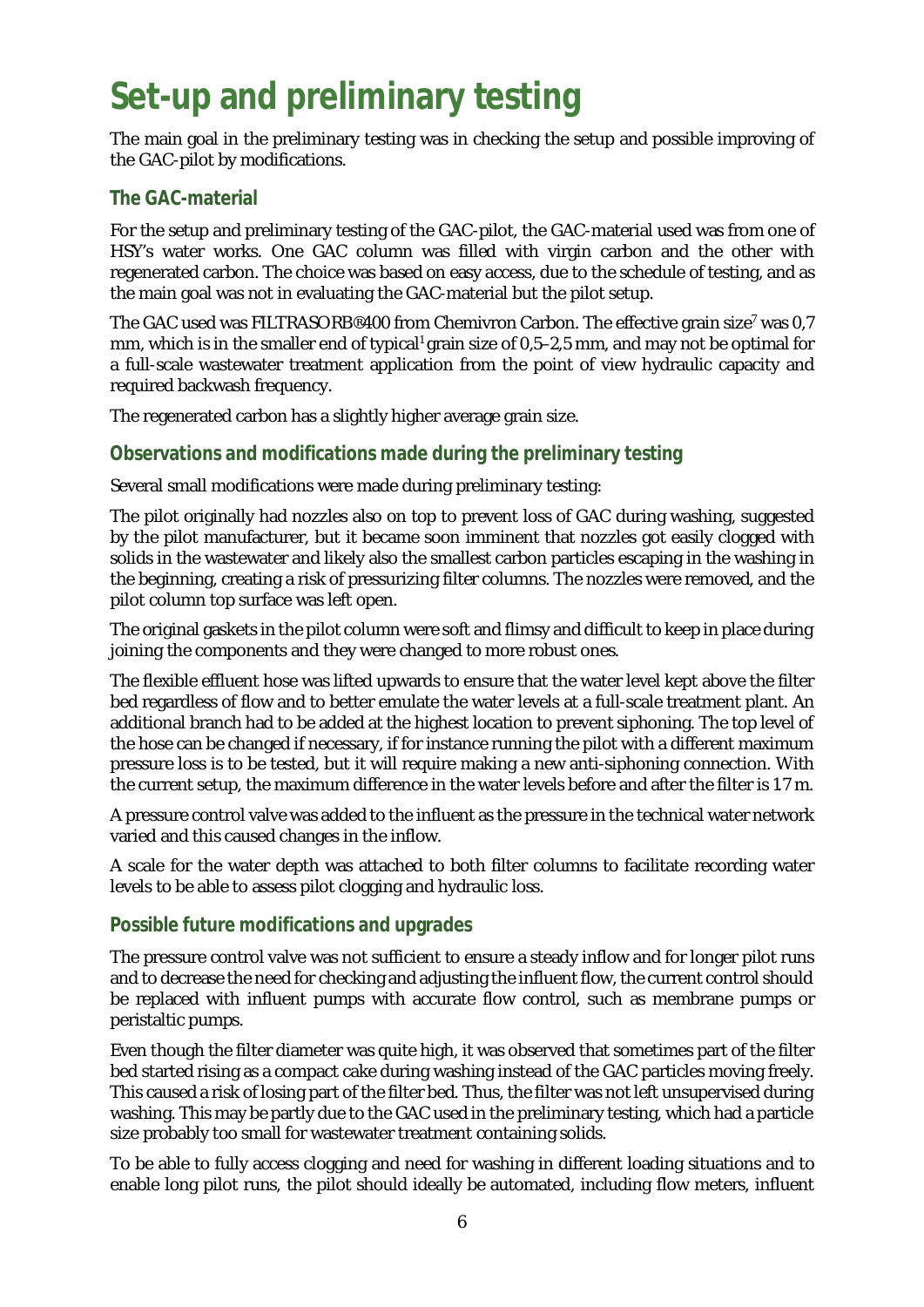flow control and automated valves for washing and data logging or connection to the treatment plant's automation system. Considering the observed risk of loss of filter material, a sufficiently large basin with overflow for dirty washwater would be needed unless the backwash procedure can be optimized. Adding a rough structure above the filter material (e.g. X-shape) to prevent it from rising as a cake and forcing it to break, should also be tested.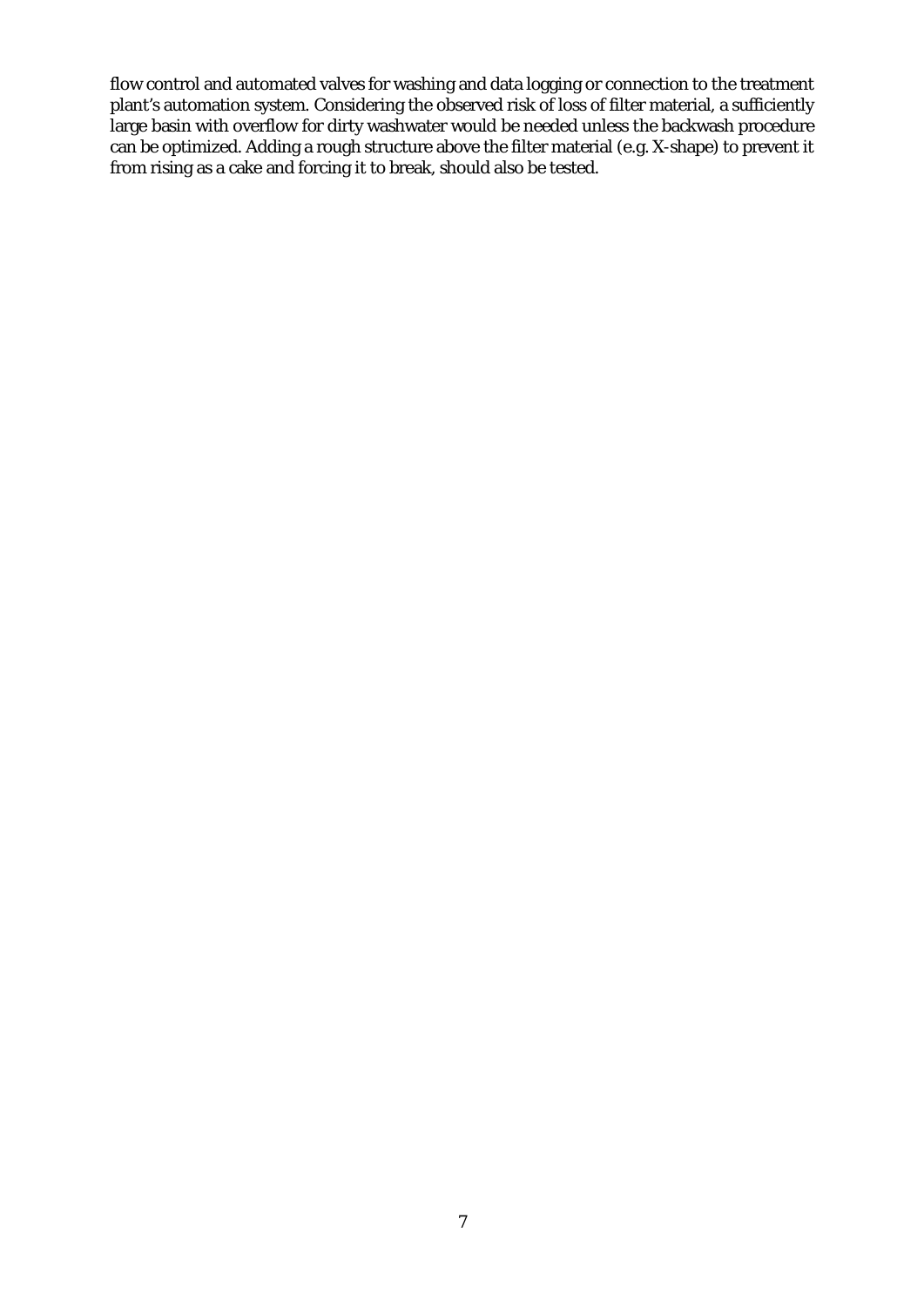## **Results**

The main goal in the hydraulic testing was to ensure that reliable data from the hydraulic properties and backwash needs could be acquired from the pilot. Also API analysis were made.

#### **Hydraulic testing**

According to the carbon manufacturer's brochure<sup>7</sup>, the pressure drop for a backwashed and segregated bed increases with app. 4 cm per m – equivalent to 8 cm for a 2 m filter bed – when the linear velocity increases by 1 m/h.

The observed pressure drops in the pilot, with varying run times after washing, are presented in Figure 4 for both virgin GAC and regenerated GAC.



*Figure 4. Increasing pressure drops due to A increasing linear velocity and B examples of the effect of clogging caused by wastewater solids.*

The increase in the pressure drop with increasing flow for regenerated GAC was close to the values stated by the manufacturer and the effect of solids accumulation could be clearly seen, indicating that the pilot is well suited for evaluating the hydraulic capacity and washing frequency needed for different filter materials. (Figure 4)

The virgin GAC was much more prone to clogging and there is a large variation in results (Figure 4). Also the bed expansion during washing was much higher and small filter particles could be seen moving after the filter bed had settled after the start of expansion (Figure 5). Also, as stated before there was a risk of loss of carbon due to the part of the virgin GAC filter bed sometimes rising as a "cake".



*Figure 5. The top of filter beds during washing. Virgin GAC on the left. The virgin GAC filter bed expansion is much higher and the surface appears fuzzy due to small filter particles moving.*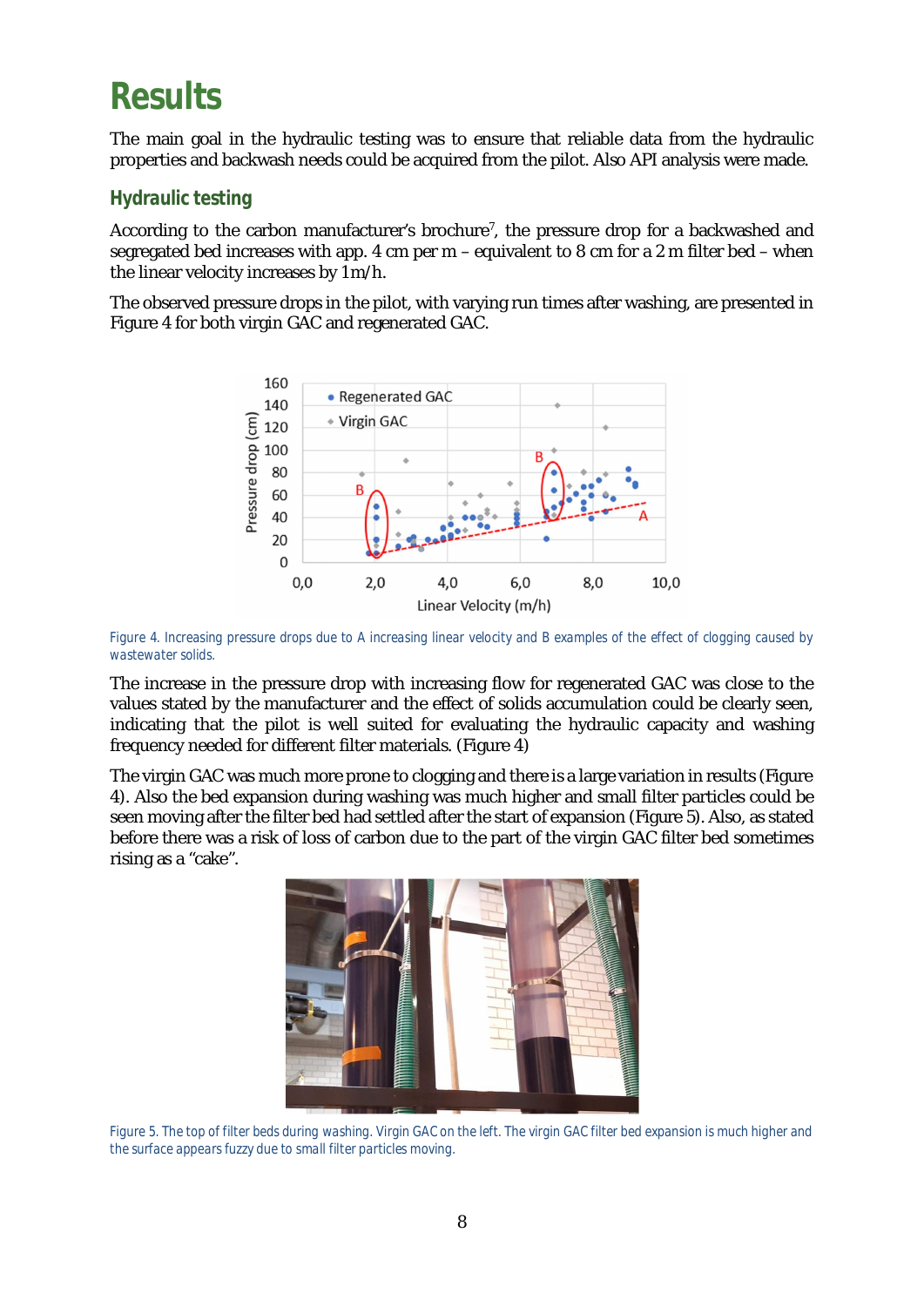#### **API removal**

Samples for API analyses were taken during one testing day, using three different influent flows. The influent samples were taken twice.

The average flow at the treatment plant during the testing day was  $244\,000\,$  m<sup>3</sup>/d and the previous day (the hydraulic retention time at the treatment plant is roughly on day) 235 000 m<sup>3</sup>/d, representing dry weather conditions.

The filter bed heights were 2.1 m for new GAC (N) and 2.0 m for regenerated GAC (R). The bed volumes treated before the API sampling were below 500. The influent flows used are presented in Table 2.

| Influent flow<br>(L/h) | EBCT $[N/R]$<br>(min) | Hydraulic load<br>(m/h) |
|------------------------|-----------------------|-------------------------|
| 120                    | 50/48                 | 2,5                     |
| 190                    | 32 / 31               | 3,9                     |
| 250                    | 25/24                 | 5.1                     |

*Table 2. Influent flows and equivalent EBCTs and hydraulic loads.*

The analyses were ordered from the same laboratory as in CWPharma ACtifloCarb® piloting<sup>3</sup>, referring to the earlier tests, but without separate specifications. After the testing made in CWPharma the laboratory had started doing the analyses themselves instead of ordering them from sub-contractors. The quality of API results was poor, and unfortunately the API tests served mainly as a learning experience on procurement of API tests.

The laboratory was able to quantify only two of the analysed APIs in the influent samples: sotalol 0.041 µg/L and 0.022 µg/L (LOQ 0.0o7 µg/L) and bisoprolol 0.10 µg/L and 0.15 µg/L (LOQ 0,07  $\mu q/L$ ).

The following APIs were reported to be above the detection limit of 0.04  $\mu q/L$  but the laboratory was not able to quantify them: bezafibrate, carbamazepine, citalopram, diclofenac, fluoxetine, hydrochlorothiazide, ketoprofen, metoprolol, naproxen, sulfamethoxazole, trimethoprim and warfarin.

These concentrations and detection limits were mainly considerably lower than the concentrations in the samples analysed by the Aarhus university for the Fitness check and the Feasibility study<sup>9</sup>. Not all of the same APIs were analysed.

The following APIs were below their detection limits in all samples: ibuprofen < 0.5 µg/L, metronidazole < 0.06 µg/L, propranolol < 0.07 µg/L, 17a-Ethylestradiol (EE2) < 0.09 µg/L, 17bestradiol (E2) < 0.05  $\mu q/L$ , estriol (E3) < 0.08  $\mu q/L$  and estrone (E1) < 0.09  $\mu q/L$ .

The concentrations of ibuprofen and propranolol were also low, and hormones were not analysed for the Fitness check and the Feasibility study<sup>9</sup>.

All of the above APIs were below detection limits in all effluent samples, which is consistent with the low influent concentrations and the as the number of treated bed volumes before the API removal test was low. The EBCTs were also high in all tests, so an efficient removal could be expected. In the CWPharma project, API removal using PAC was tested with two retention times: 17 and 34 min and two PAC concentrations 10 and 30 mg/L and several APIs were above their detection limits also with the higher dosage and longer contact time<sup>3</sup>.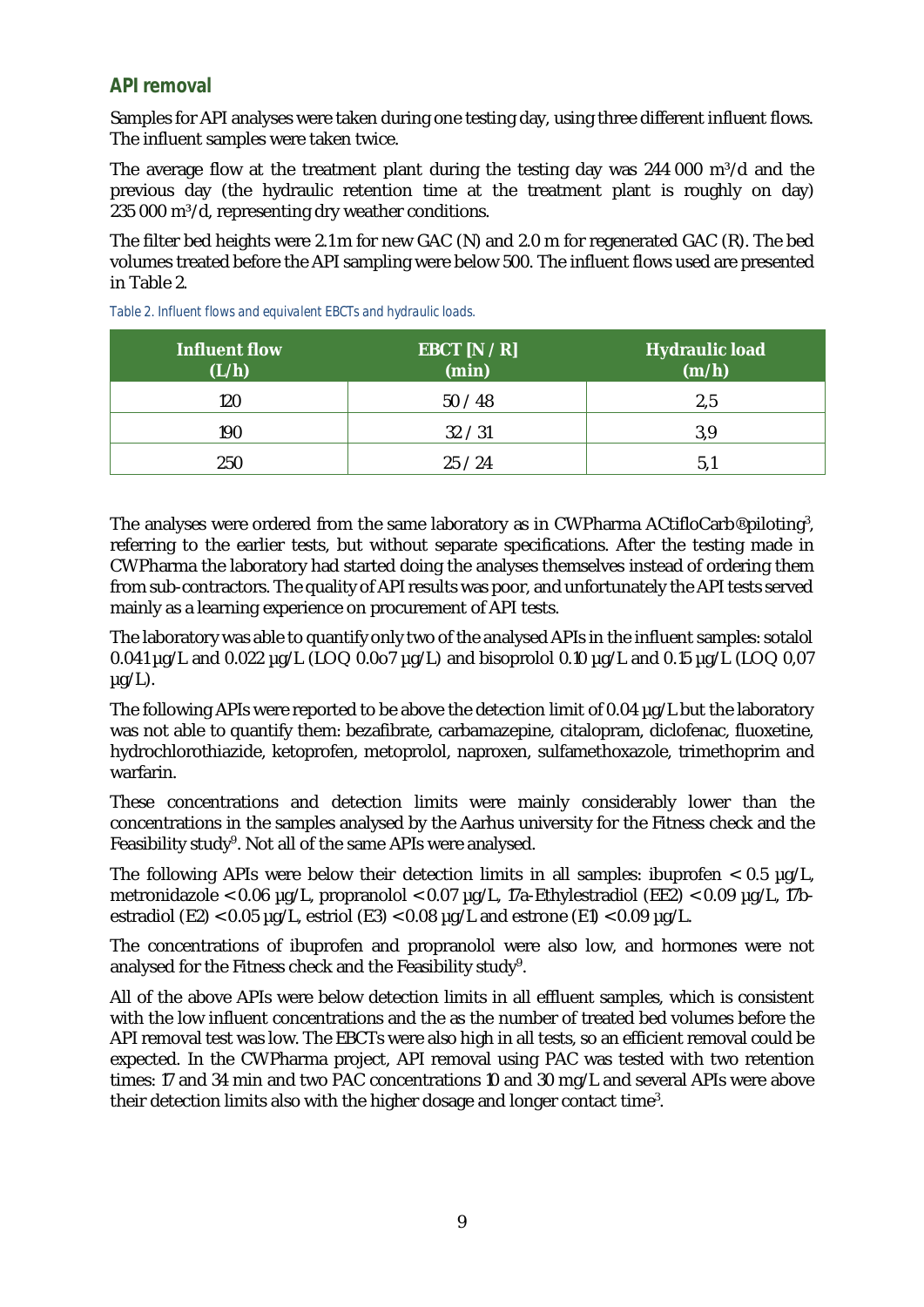# **Future plans for testing**

There are three special subjects of interest for future testing: non-fossil GAC materials, biochar based GAC and combining API with phosphorus removal. These are all also linked to other research and development projects in HSY.

Setting up also a laboratory scale pilot for rapid small scale column tests to assess the need for replacing or regenerating the GAC material would also be beneficial, as it would enable reaching high values of treated bed volumes in a much shorter time.

#### **Non-fossil GAC materials and biochar based GAC**

GAC filtration is used in potable water treatment in HSY for DOC removal to improve the taste and odour of potable water, which is made from surface water, and there are undergoing studies on using a non-fossil GAC. Tests with coconut based GAC and turf based GAC are planned for 2022 and other, e.g. wood based GAC producers in Finland or in Nordic countries with sufficient production capacity are being searched.

Testing the suitability of these same GAC materials in API removal in wastewater treatment is one of the planned future uses for the GAC pilot.

For wastewater one possible GAC material type of special interest would be activated biochar or "sludge char" from digested sludge pyrolysis, originating from HSY's pyrolysis pilot that is operated by the solid waste and biowaste treatment division. However, activating the biochar has not yet been studied and the high iron content may prove it unfeasible.

#### **Combining API removal with phosphorus removal**

Combining API removal with phosphorus removal is a point of interest either for replacing a separate phosphorus removal unit process for effluent polishing, which has been planned for Viikinmäki WWTP, or enabling phosphorus recovery at Viikinmäki WWTP.

HSY is piloting the RAVITA<sup>™</sup> process based on post precipitation<sup>8</sup>. A second phosphorus removal step is likely to be needed to ensure sufficient effluent quality when the chemical phosphorus removal takes place solely as post-precipitation. Combining API removal with phosphorus removal could enable using the planned phosphorus removal unit process for phosphorus recovery.

Combining API removal with phosphorus removal will be tested with a filter with GAC and sand layers using a precipitation chemical.

#### **Combining e.g. ozonation with GAC?**

As according to the bromide analysis made for the Viikinmäki Feasibility study, the wastewater bromide levels were a possible barrier for ozonation, and GAC filtration appeared to be the most suitable process option<sup>9</sup>. However, as there is not yet knowledge on the future requirements for API removal and as some APIs are not adsorbed on GAG, other pilot tests may be beneficial. For example by combining ozonation and GAC, a lower dosage than for ozone alone, producing less bromate might produce a sufficient treatment result.